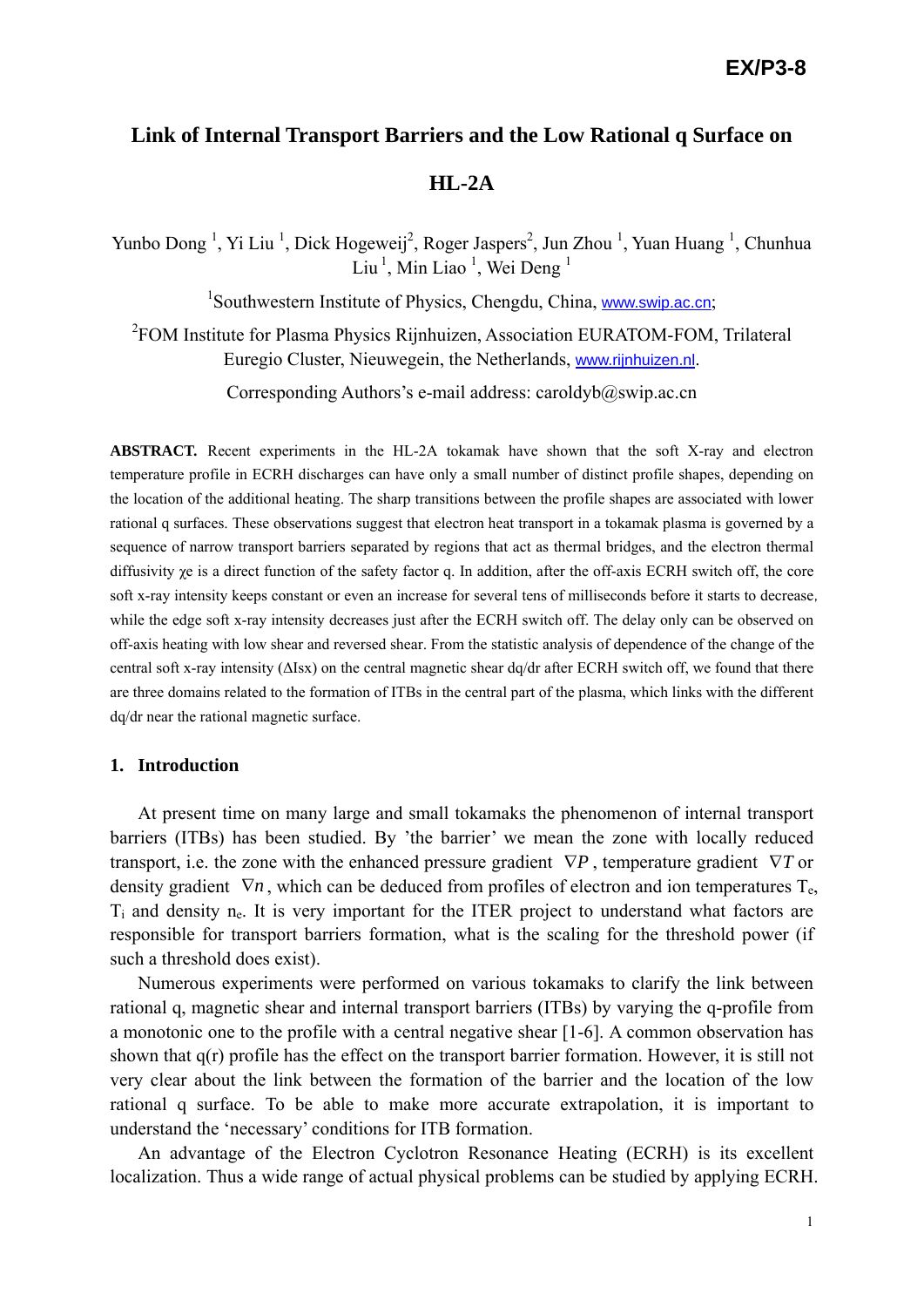The pure electron heating allows us to perform confinement studies in the conditions of a hot electron component. The required discharges for ITB formation study can be achieved and controlled using ECRH. So we can study ITB formation by changing the deposited power location to vary the local  $q(r)$  profile near the rational q.

Experiments in the RTP tokamak suggest that electron heat transport in a tokamak plasma is governed by a sequence of narrow transport barriers separated by regions that act as thermal bridges[7]. A scan of ECRH power deposition along plasma minor radius was performed and the result is quite similar with that of the RTP.

This paper is also to investigate the phenomenon of delayed Te decrease after the off-axis ECRH switch-off and study whether there is a connection between the transport barrier and the local value of dq/dr near the rational q.

The paper is organized as follows. In section 2, we describe the experimental set-up and used diagnostics. In section 3, we describe the result of ECRH power deposition scan along plasma minor radius. Section 4 describes the experimental results of transient ITB after ECRH switch-off on four investigated regimes. Section 5 contains discussion and conclusions.

#### **2. Experimental set-up**

HL-2A is a divertor tokamak device with a major radius of 1.65m and a minor radius of 0.4m. The experiment was performed with line-averaged electron density  $n_e=1-4\times10^{19}$ m<sup>-3</sup>, central electron temperature  $T_e(0)=1-5keV$ , central ion temperature  $T_i(0)=0.2-0.6keV$ , plasma current Ip in the range 130–480 kA, toroidal magnetic field in the range 2.2–2.8 T [8]. ECRH is one of the main auxiliary heating schemes for the HL-2A plasma.

Electron cyclotron resonance heating is one of the main auxiliary heating schemes for the HL-2A plasma. The ECRH system consists of two 68 GHz gyrotrons for fundamental resonance heating. The power of each gyrotron is 500 kW, and pulse duration is about 1 second. In the present experiments, the ECRH/ECCD system with total power of 2 MW is realized. The heating wave starts from the weak field side, and propagates along the equatorial plane nearly perpendicularly. In 2007, a sinusoidal grooved polarizer has been developed. With the low power test results, the X-mode purity of the polarizer reaches 85% and almost  $100\%$  when the toroidal angle is  $15^\circ$ . 340kW high power EC wave can be transmitted through the line with the polarizer. With the polarizer, ECRH/ECCD in second-harmonic X-mode experiments has been carried out in HL-2A tokamak with two gyrotrons.

The typical parameters on the HL-2A of these experiments are: electron density measured by a five-channel FIR HCN laser interferometer,  $n_e=1.3\times10^{19}$ m<sup>-3</sup>; central electron temperature, Te  $\sim$  1keV, measured by the soft x-ray spectra diagnostics. Electron temperature profiles are measured by Thomson scattering system(TS): the multi-point Thomson scattering system measured 5 spatial points. Five points can be scanned by moving the fiber bundles on the fiber holder. Thus the measured plasma region is  $z = -3 \sim -35$  cm. The spatial resolution is about 2.2 cm along vertical direction, and the time interval is 100ms.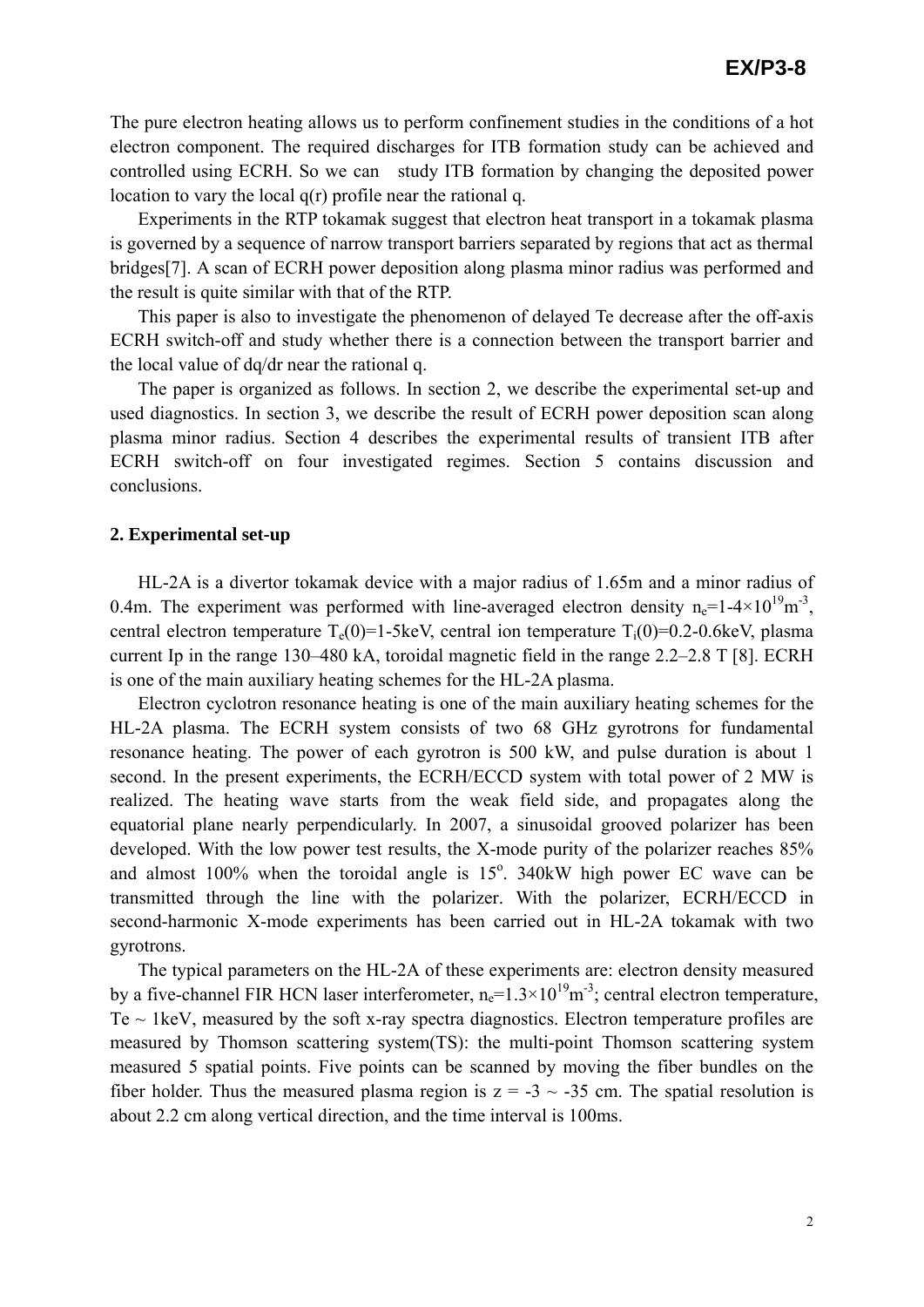#### **3. Heat convection and transport barriers**



**FIGURE 1.** Shot-to-shot scan results for  $I_p=133kA$ ,  $P_{ECRH}=300kW$ ,  $\bar{n}_e \approx 1.3x10^{19} \text{m}^{-3}$ ,

 $q_a^{\text{max}} \approx 5$ . The central electron temperature  $T_e(0)$  for one scan of the normalized ECRH

power deposition radius. (i)  $T_e$  profile corresponding to the three plateaus measured by Thomson scattering system; (ii) the central electron temperature  $T_e(0)$  for one scan of the normalized ECRH power deposition radius.

To find the link between the ITBs and the low rational values of the safty factor q, a shot-to-shot scan of the central  $Te(0)$ , was performed with variation of the power deposition radius( $r_{dep}$ ) by changing the toroidal magnetic field  $B_t$  in ECRH discharges on HL-2A tokamak.

Using a 300kW ECRH ( $P_{ECRH} \sim 2P_{OH}$ , where  $P_{OH}$  is the Ohmic power), the hot electrons were effectively decoupled from the ions. The ECRH power was deposited in a very localized region, within a width of  $\sim 0.15a$ . All plasma parameters are kept fixed except for  $B_t$ ; the toroidal magnetic field is varied between 1.22T and 1.39T to change the location of the power deposition. The  $r_{dep}$  is varied in small steps between discharges. All data presented here have been taken 5–10 current diffusion times after switch-on of ECRH, i.e. when the q profile had relaxed to steady state. All Te(0) data used are from the TS system. Though there are some uncertainties in the temperature measurements from the TS, the collective action of the barriers at low rational q-surfaces describes the peakness very well.

The scan results have indicated that the Te profile does not change smoothly from central to far off-axis heating. Rather, it jumps in discrete steps through a series of distinct profile shapes, changing abruptly from one profile to the next. The Te profiles of the individual shots comprising each plateau are shown in figure $1(i)$ . The electron temperature profile in ECRH discharges can have a small number of distinct profile shapes.

To show clearly the abrupt transitions of the Te profile, it is illustrative to plot the steady state central electron temperature, Te(0), against  $r_{dep}$ . It is observed that Te(0) does not continuously adapt to the change of heating location; instead, sudden transitions occur between the discrete plateaus, labeled A-D in the figure  $1(ii)$ , in which a variation of  $r_{dep}$  has very little effect on the Te profile.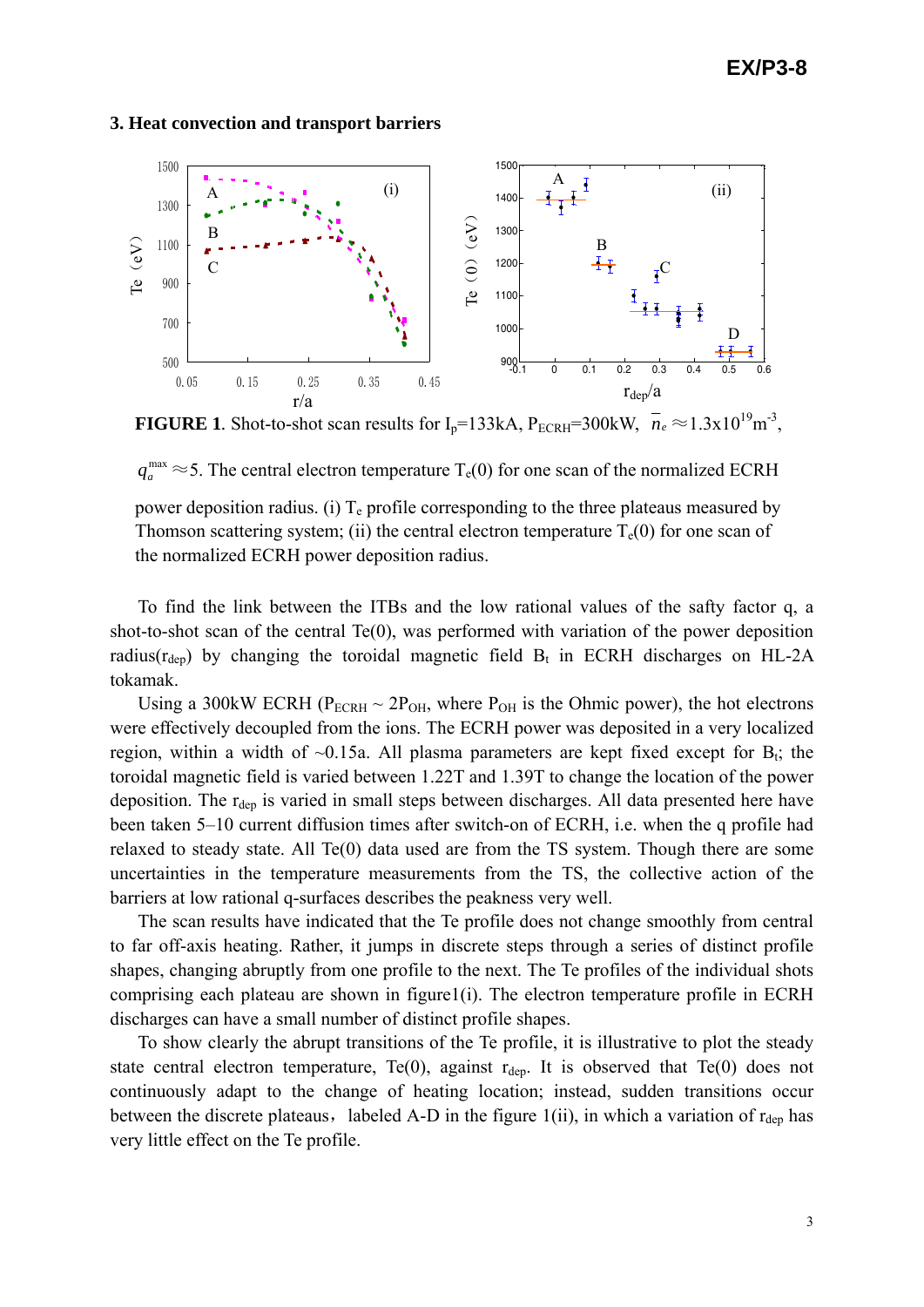From the Te profiles of the discharges in this scan q profiles were calculated (figure 2), by using the EFIT code. Comparing the q profiles of the discharges of one level to the next, we discovered that a discrete jump of the Te profiles was accompanied by the loss of a (half-) integer q surface: e.g. for the discharges of the class denoted by B in figure 2, q reaches just over 1; the discharges of class C have q just over 1.5 everywhere. The transition from B to C is thus directly linked to the loss of a transport barrier near  $q = 1.5$ . Similarly, we can link the other transitions to rational q surfaces.

In conclusion, we have found barriers



**FIGURE 2.** Various q profiles for typical shots correspond to different regimes of figture 1.

linked to  $q = 1$ ,  $3/2$ , 2 and  $5/2$ . We have obtained confirmation of these values of q from the observation of sawtooth inversion surface, and the occurrence of magnetic islands and MHD modes.

These experimental observations suggest that electron heat transport in the tokamak plasma is governed by a sequence of narrow transport barriers separated by regions that act as thermal bridges. The results highlight the decisive role of the safety factor q for the presence and position of the transport barriers. To explain these results, the so-called q-comb model for electron heat conductivity,  $\chi_e$ , has been developed in which  $\chi_e$  is supposed to be a function of q only with a constant high value interspersed with narrow regions of low conductivity located near the low rational values of q: 1, 4/3 , 3/2 , 2, 5/2 , . . .[9]. The empirical transport model featuring barriers near the half-integer q surfaces successfully reproduced the observations.

### **4. ITB Triggered during ECRH**

Reduced core transport or ITB has been observed with off-axis deposited ECRH around rational surfaces (q=1, 2 or 2.5 surface) in subsequent experiments at HL-2A. It was shown that a low value of dq/dr near the rational magnetic surface leads to an ITB formation. This is inferred from the experimental observations in some HL-2A regimes with off-axis ECRH. After the off-axis ECRH switch-off, the core soft x-ray intensity, does not decrease immediately and continuously in time towards the Ohmic value. Instead, the core  $I_{sx}$  first stays constant or even a slight increase for several tens of milliseconds before it starts to decrease in the timescale of energy confinement time, while the edge  $I_{sx}$  decreases just after the ECRH switch off (Figture 3(a)). Meanwhile, the  $n_e$  increase continuously after the ECRH. The difference between the evolution of  $I_{sx}$  and  $n_e$  is due to the change of  $T_e$ , so we can use  $I_{sx}$ to study the evolution of electron temperature. Besides the similarities with the experiments on other tokamaks [10], the results in HL-2A sometime show an obvious increase in the central soft x-ray intensity, indicating a much steeper temperature profile. Moreover, the delay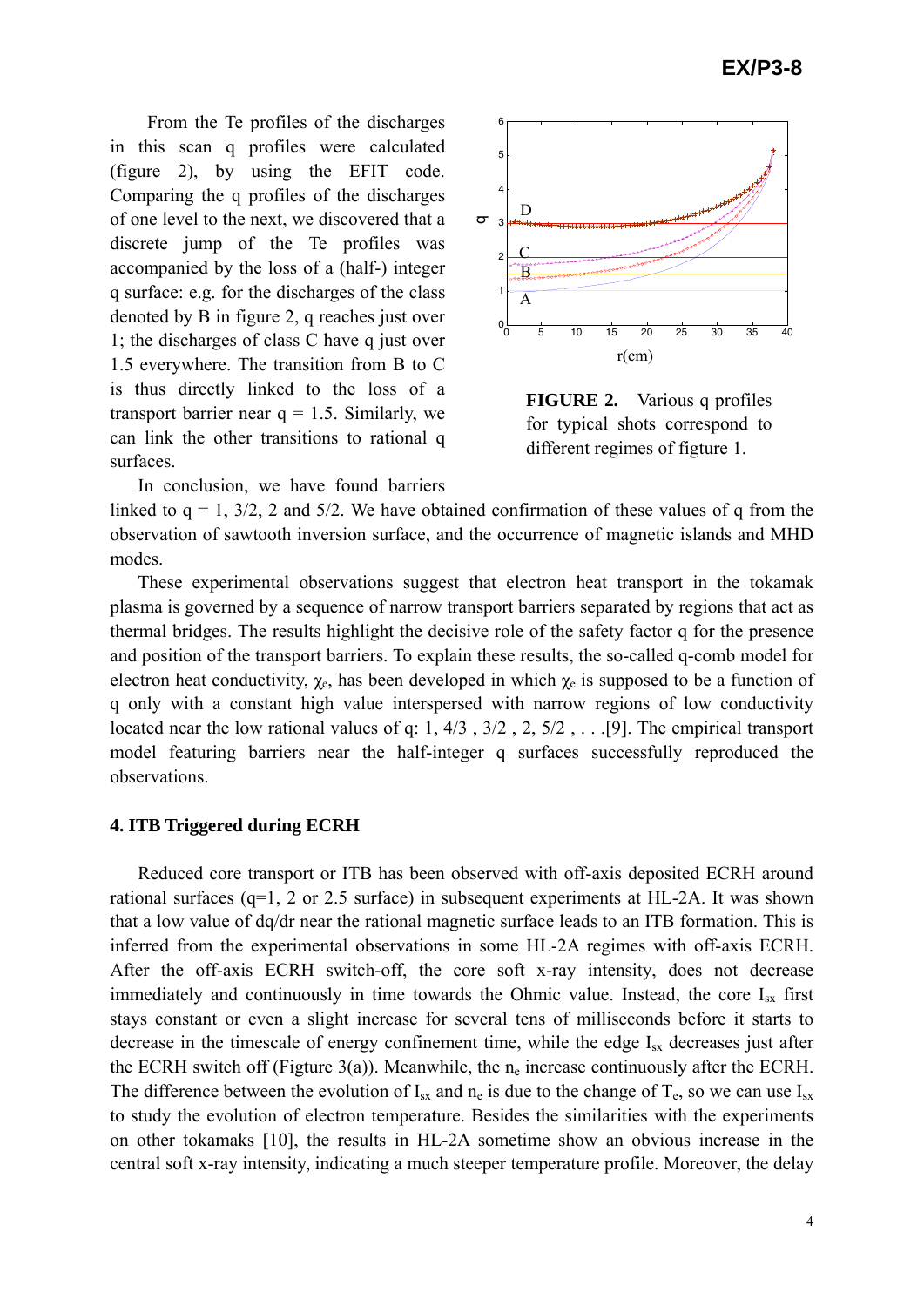can appear not only with sawteeth stabilization, but also can appear with sawteeth, or with m=1 mode in our experiments:

1. Delay with sawteeth stabilization: this case always happened when the  $q_a$  is bigger, the  $q_0$ >1 and with slight magnetic shear dq/dr≈0 or reversed shear dq/dr<0.

- 2. Delay with sawteeth: this case,  $q_0$ <1. sometimes there is a slight shear dq/dr≈0.
- 3. Delay with m=1:  $q_0=1$ ,  $dq/dr \approx 0$ .

The shot in figure 3(a) is shown the case with sawteeth, and the periods of sawteeth become larger because of the central ne increases during that phase. Figure  $3(b)$  is the T<sub>e</sub> profiles before ECRH switch-off, just after ECRH switch off and 50ms after, which shows that the central  $I_{sx}$  increases obviously just after the ECRH and the core region becomes peaked and narrower than that during ECRH. Thus a steep  $I_{sx}$  profile is formed (Figure 4(a)). The central electron temperature remains constant for some time after ECRH switch-off, while the off-axis temperature decreases at the same time. Hence the  $\nabla T$ <sub>*e*</sub> increased near the

inverse surface confirmed from I<sub>sx</sub> profile during this phase (Figure 4(b)), while  $\nabla n_e$ measured by microwave reflectometer increases slightly.



**FIGURE 3.** (a) Delayed decrease in the core  $I_{sx}$  after ECRH switch-off; B<sub>t</sub> = 2.16 T, I<sub>p</sub> = 300 kA, n<sub>e</sub>=2.6×10<sup>19</sup> m<sup>-3</sup>, P<sub>ECRH</sub> = 1100kW; (b) Contour plot of SXR signals from camera reflecting.



**FIGURE 4.** (a)  $I_{sx}$  profile during ECRH and after ECRH switch off; (b)  $T_e$  profiles before ECRH switch-off, just after ECRH swtich off.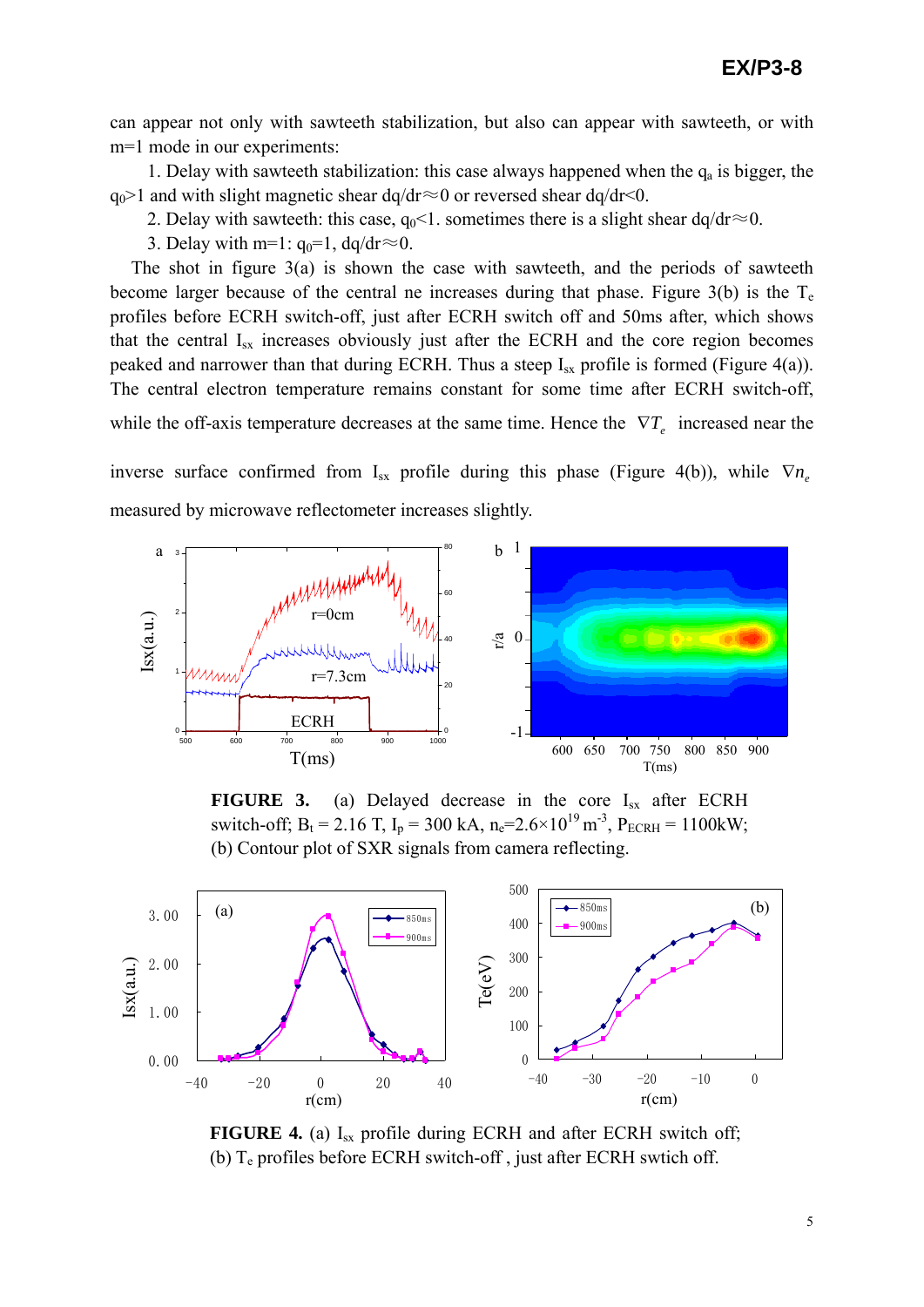The fact leads to the conclusion that the heat-diffusivity coefficient,  $\chi_e$ , must be reduced. Figure 5 shows the electron heat diffusivity in three phases calculated by using the heat pulse propagation in response to sawtooth crash: in the OH phase, at the end of the ECRH phase and just after the ECRH switch off. The value of  $\chi_e$  is larger during ECRH than OH discharge, and the maximum is observed near the heating deposition location. The transport coefficient reduces at all radii just after the off-axis ECRH switch off, especially near the heating deposition location.

It was found that such phenomenon is



**FIGURE 5.** Electron heat diffusivity in the OH phase, at the end of the ECRH phase and just after the ECRH switch off.

closely linked to the change in the central magnetic shear causing by the off–axis ECRH heating. The delay of Te $(0)$  decay only can be observed on off-axis heating with low shear and reversed shear. The possible explanation is that off-axis ECRH switch off leads to current density redistribution and transiently low magnetic shear near the rational magnetic surface causing the internal transport barrier (ITB) formation. To investigate whether low dq/dr near the rational magnetic surface is an important condition for the observed confinement improvement, the following experiments were done:

1. Ip=133kA, P<sub>ECRH</sub>=270kW, Bt=1.26T,  $n_e \approx 1.38 \times 10^{19}$ m<sup>-3</sup>, r(deposition location)=6cm,

qa=4.0. During ECRH,  $q<1$ , and after ECRH switch off, central q still small than 1,  $q=1$ surface became smaller, and  $dq/dr > 0$ . In this case, the transient ITB did not appear. (figure 6)

2. Ip=158kA, P<sub>ECRH</sub>=220kW, Bt=1.26T,  $n_e \approx 1.38 \times 10^{19}$ m<sup>-3</sup>, r(deposition location)=6cm,

 $qa=3.5$ . This regime has the same  $n_e$  and Bt with the first one, and just increase the Ip to get smaller  $q_a$  and bigger  $q_0$ . During ECRH,  $q>1$ , but after ECRH switch off, dq/dr≈0 near the q=1 surface. The transient ITB has been observed just after ECRH switch off. (figure 7)

3. Ip=133kA, P<sub>ECRH</sub>=280kW, Bt=1.34T,  $n_e \approx 1.1 \times 10^{19}$ m<sup>-3</sup>, r(deposition location)=15cm,

qa=4.6, r2.5=14.5cm, ECRH power deposited just at the radius of the q=2.5 surface. After ECRH switch off,  $q_{min}$  passed the q=2.5 surface, and dq/dr < 0 near the inner q=2.5 surface in the barrier region. An obvious increase in the central soft x-ray intensity was observed, and most notably, a response of opposite polarity (the core Isx increasing but the edge Isx decreasing), indicating a much steeper temperature profile. Meanwhile, the electron density significantly increases after the ECRH. The inverse surface of the responses is near the  $q=2.5$ surface. It seems that the transport barriers formed during these responses are also associated with low rational q surface. (figure 8)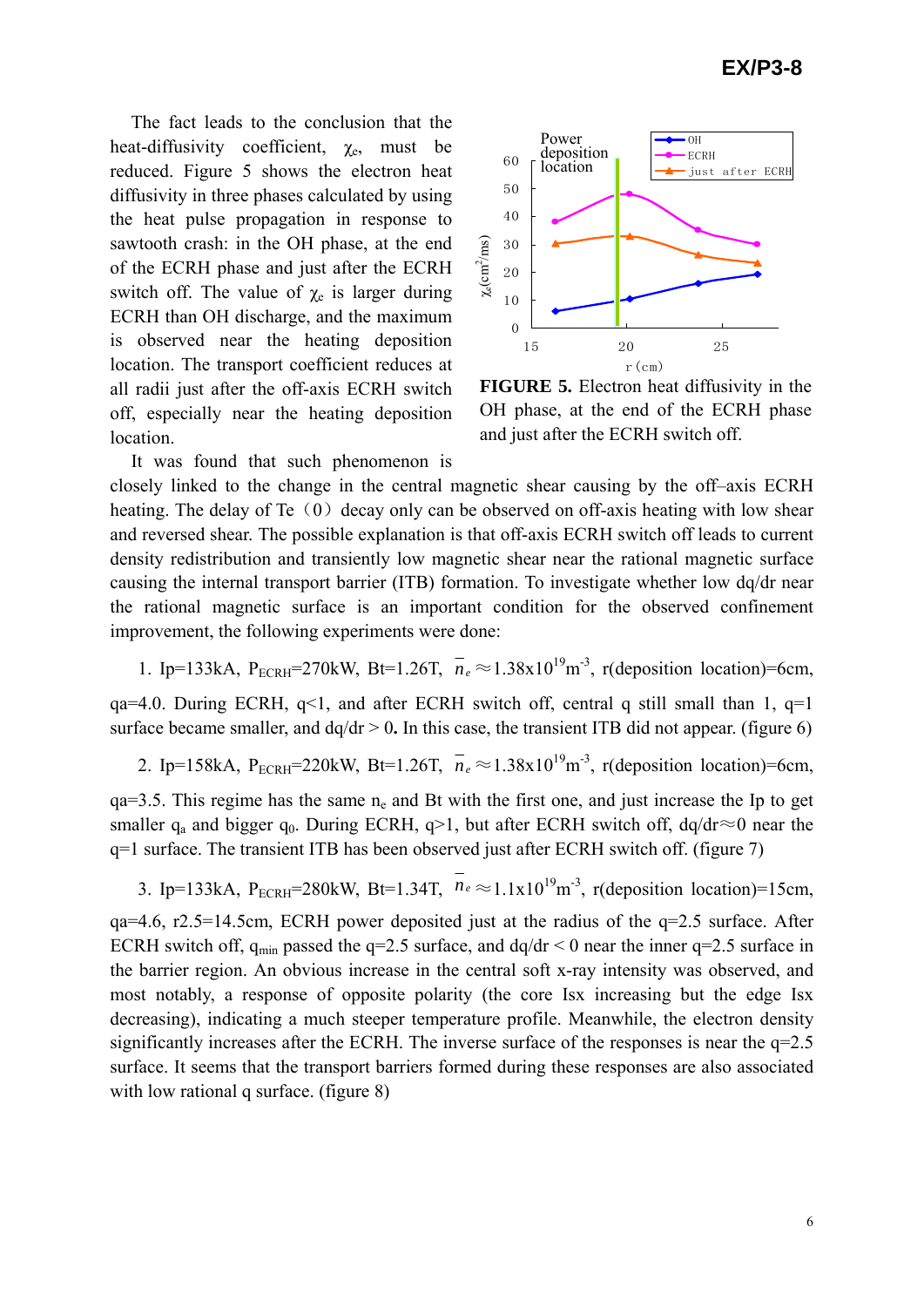

**FIGURE 6.** The shot in regime 1, with  $dq/dr>0$  near q=1 surface. (a) no delayed decrease in the core Isx after ECRH switch-off; (b) q profile before and just after ECRH.



**FIGURE 7**. The shot in regime 2, with  $dq/dr \approx 0$  near q=1 surface. (a) delayed decrease in the core Isx after ECRH switch-off; (b) q profile before and just after ECRH.



**FIGURE 8**. The shot in regime 3, with dq/dr<0 near inner q=2.5 surface. (a) the core Isx non-local responses after ECRH switch-off; (b) q profile before and just after ECRH.

From the statistic analysis of dependence of the change of the central soft x-ray intensity  $(\Delta I_{sx})$  on the central magnetic shear dq/dr after ECRH switch off, we found that there are three domains related to the formation of ITBs in the central part of the plasma (figure 9), which links with the different dq/dr near the rational magnetic surface inside the barrier region. Firstly, in the case of  $dq/dr \approx 0$ , the change of central  $I_{sx}$  is nearly equal to 0. Secondly, in the case of  $dq/dr < 0$  with ECRH power deposited in the inner side of rational surfaces, the core I<sub>sx</sub> also stayed constant just after ECRH switch off. In last case, although  $dq/dr < 0$  is same as the second case, the ECRH power was deposited in the vicinity of rational surfaces. The central  $I_{sx}$  increase sharply, and forms a steep soft x-ray profile. It can be concluded that a low or negative dq/dr near the rational magnetic surface induced by localized off-axis ECRH is crucial to the formation of internal transport barrier, and optimum effect can be realized by